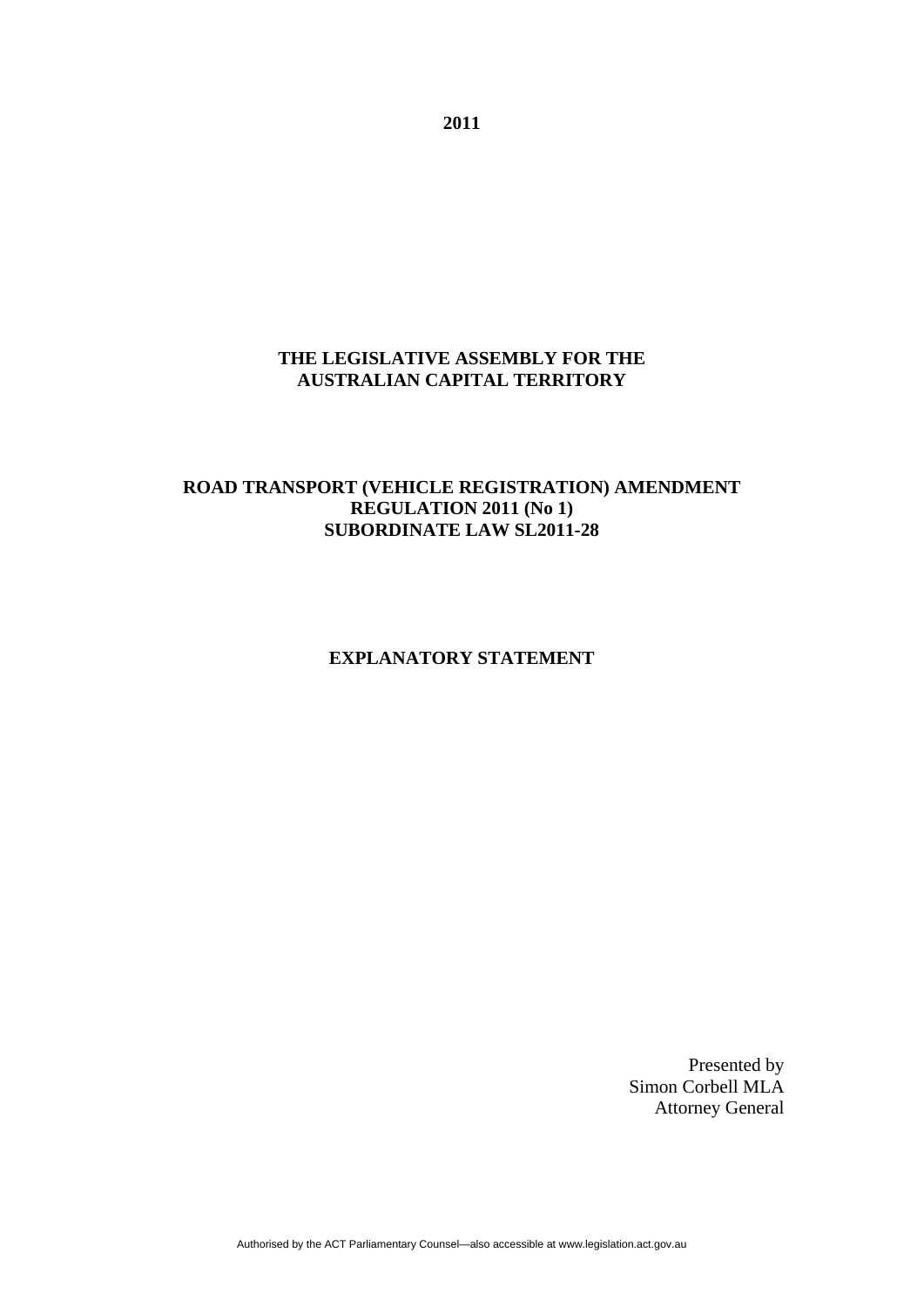## **OVERVIEW**

This Regulation is made under the section 233 of the *Road Transport (General) Act 1999*, section 507 of the *Road Transport (Mass, Dimensions and Loading) Act 2009*  and sections 13, 15 and 16 of the *Road Transport (Vehicle Registration) Act 1999*.

The purpose of the majority of the amendments in this Regulation is to incorporate changes to the nationally agreed vehicle standards, developed by the National Transport Commission, into the *Road Transport (Vehicle Registration) Regulation 2000.* The vehicle standards set out in Schedule 1 of the *Road Transport (Vehicle Registration) Regulation 2000* are based on the Australian Vehicle Standards Rules (*AVSRs*), which are developed and maintained as national model laws by the National Transport Commission (*NTC*). The majority of the amendments in the Regulation incorporate the changes that have been made to the AVSRs between 2006 and 2011, which have been agreed by the Australian Transport Council (*ATC*).

The Regulation also includes amendments to allow the road transport authority to refuse an application for registration as a public passenger vehicle if the applicant has failed to comply with a territory law regarding the condition of the vehicle, and to require public passenger vehicles to carry a certified fire extinguisher. The list of internally reviewable decisions, contained in the *Road Transport (General) Regulation 2000,* is amended to include a right of internal review for decisions by the road transport authority to refuse an application for registration of a registrable vehicle as a public passenger vehicle. This amendment corrects an unintentional omission.

Minor consequential amendments are also made to the *Road Transport (General) Regulation 2000*, the *Road Transport (Mass, Dimensions and Loading) Regulation 2010* and the *Road Transport (Offences) Regulation 2005* to update terminology and references.

The amendments are considered to be consistent with human rights. They are aimed at protecting the interests and safety of all road users by providing for comprehensive vehicle standards. The amendments relating specifically to registration requirements and standards for public vehicles are aimed at ensuring that public vehicle transportation services are provided in clean, safe vehicles.

In this Explanatory Statement, a reference to ADR followed by a number means a reference to an Australian Design Rule of a particular number, as amended. For example, ADR 61/02 means Australian Design Rule 61, version 2. There are also references to the  $2<sup>nd</sup>$  and  $3<sup>rd</sup>$  edition ADR. These terms are defined in sections 1.14 and 1.15 of schedule 1 to the Principal Regulation, and in summary are references to published editions of the Australian Design Rules for Motor Vehicle Safety.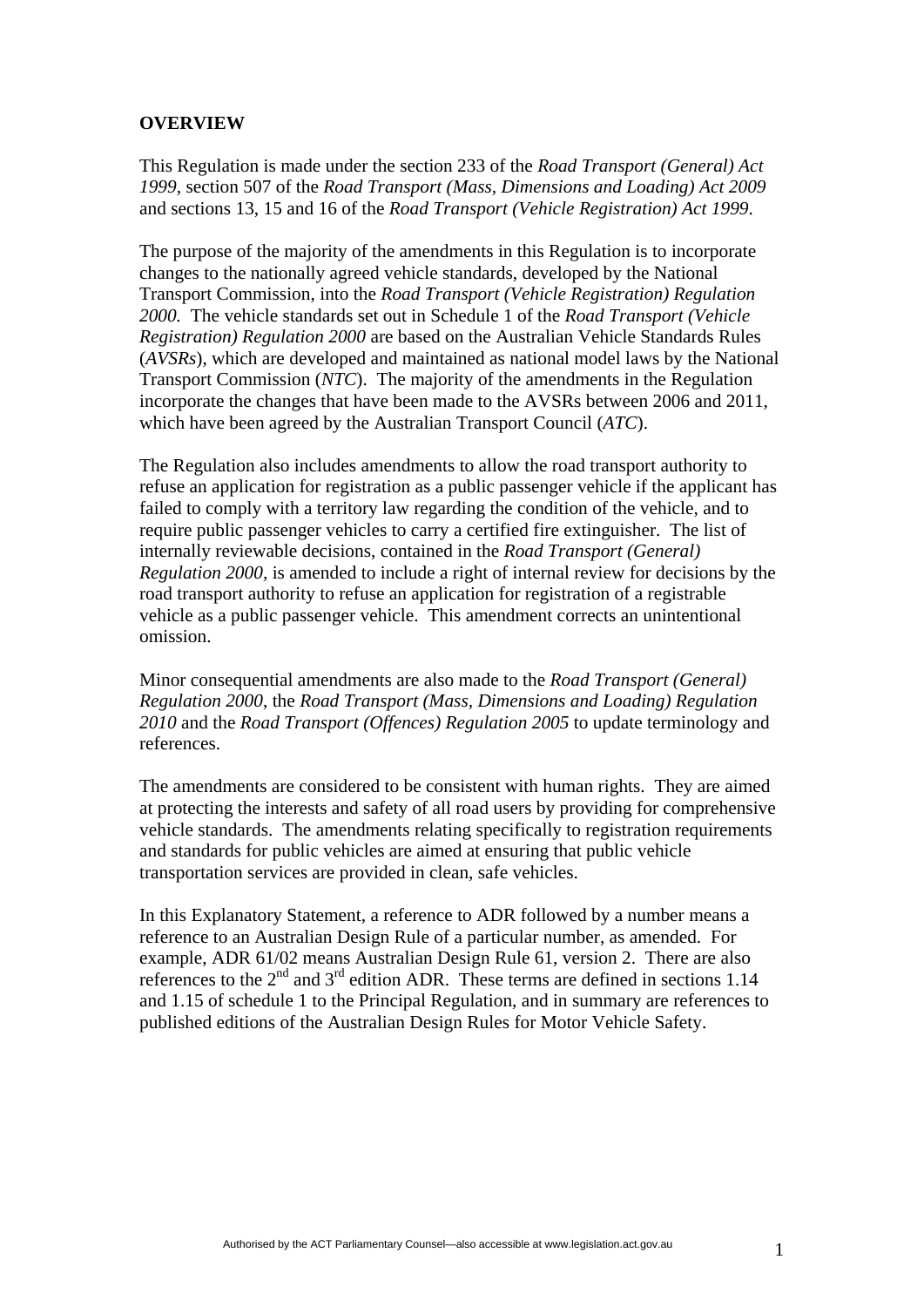## **Notes on Clauses**

## **Part 1 Preliminary**

## **Clause 1 Name of regulation**

This is a formal provision that sets out the name of the Regulation.

## **Clause 2 Commencement**

This is a formal provision that provides for the commencement of the Regulation. The amendments will commence on the day after notification.

# **Clause 3 Legislation amended**

This clause lists the legislation to be amended by the Regulation. The majority of the amendments affect the *Road Transport (Vehicle Registration) Regulation 2000* (the Principal Regulation) although as the note explains, there are amendments – primarily of a consequential nature – to other regulations that form part of the road transport legislation.

# **Clause 4 New section 5A**

This clause inserts new section 5A into the Principal Regulation. The purpose of this provision is to disapply sections 47 (5) and (6) of the *Legislation Act 2001* in relation to certain documents or instruments that are incorporated by reference in the Principal Regulation and by amendments contained in this Regulation. The effect of new section 5A is that these documents or instruments are not regarded as 'notifiable instruments' and do not need to be notified on the Legislation Register. It should be noted that the Principal Regulation was first made before sections 47 (5) and (6) of the *Legislation Act 2001* were enacted, which is often silent as to the application of those provisions. The inclusion of new section 5A will remove any uncertainty that might arise about notification requirements for instruments or documents that are incorporated by reference.

The Principal Regulation contains a great many references to incorporated documents such as national standards, adopted standards, vehicle services bulletins and instruments that would, but for the disapplication of sections 47 (5) and (6), be required to be notified on the Legislation Register. The copyright for these documents instruments is not owned by the ACT, and the ACT has not been given permission to reproduce them on its own legislative website. Where possible, a note containing a link to a website where the documents may be viewed or purchased has been included to assist people who use the Principal Regulation.

# **Clause 5 Section 32AA (1) and note**

This clause amends section 32AA, which explains when the road transport authority may refuse to approve an application for registration of a registrable vehicle as a public passenger vehicle.

The current provision allows the road transport authority to refuse to approve an application for registration as a public passenger vehicle where the applicant is not the accredited operator of the vehicle. This amendment inserts an additional ground for refusal, where the applicant has failed to comply with a requirement under a territory law in regard to maintaining the condition of the vehicle. The amendment expressly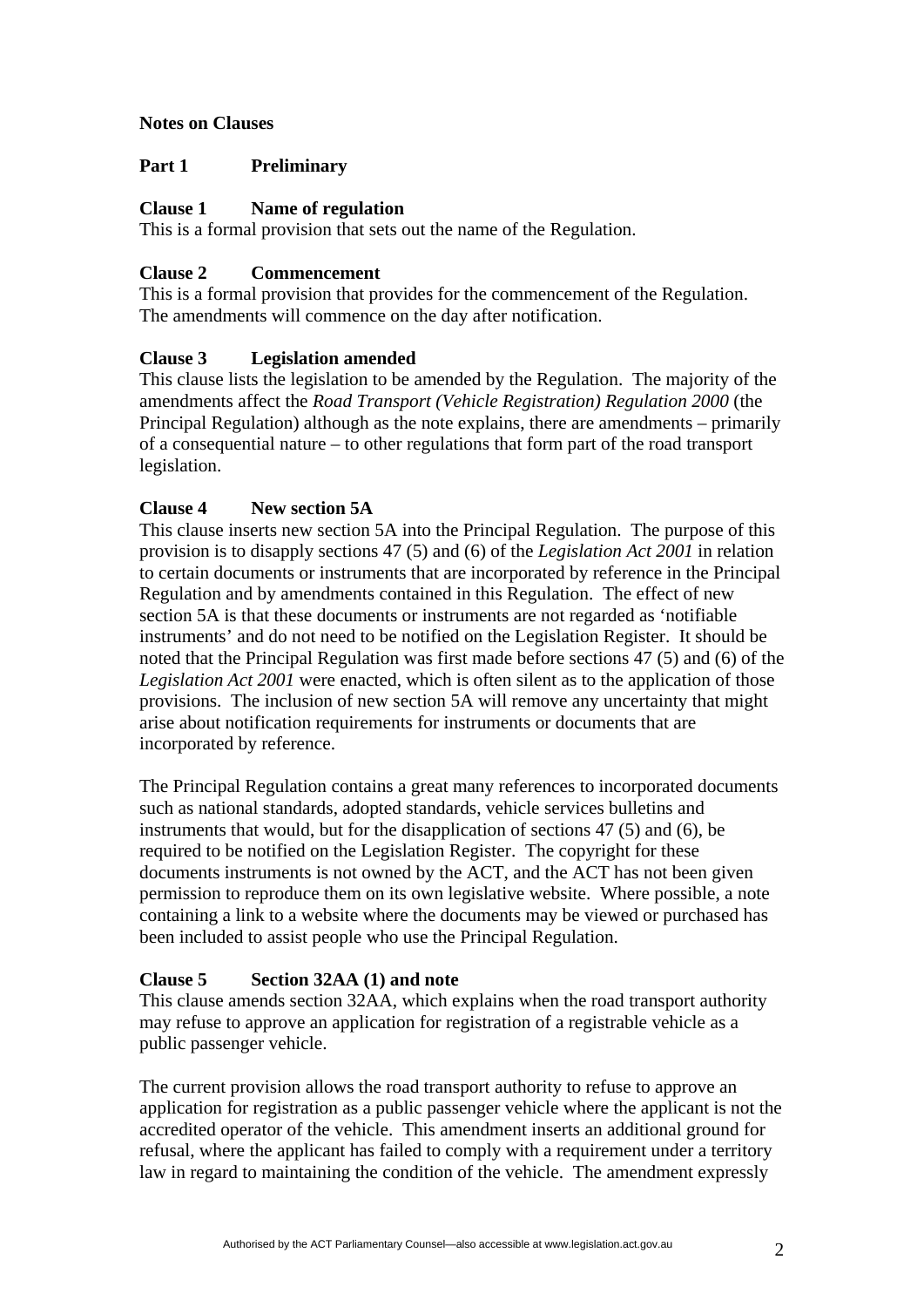includes requirements in relation to the cleanliness of the vehicle and the maintenance of fittings and equipment, which are imposed under the *Road Transport (Public Passenger Services) Act 2001*. This amendment requires public passenger service operators to ensure that the standards of hygiene, maintenance and cleanliness required by the *Road Transport (Public Passenger Services) Regulation 2002* and the Minimum Service Standards<sup>1</sup> made under that Regulation are upheld.

The revised first note for this clause explains which vehicles are public passenger vehicles, and includes demand responsive service vehicles. The second note refers to the offence provisions in the *Road Transport (Public Passenger Services) Regulation 2002* relating to the condition of a public passenger vehicle, and is included to remind readers that failure to obtain registration is not the only consequence of failing to maintain the vehicle in an appropriate condition.

## **Clause 6 Section 33 (7)**

This clause is a technical amendment to section 33 (7), to clarify the existing offence provision regarding the use of a vehicle that is conditionally registered in contravention of a condition of registration. This amendment redrafts section 33 (7) to make it clear that a person who is not the registered operator of a vehicle must not use, or permit the use of, a vehicle that is conditionally registered in contravention of a condition of registration. This offence applies to a person who is not the registered operator of the vehicle.

It should be noted that there is a separate offence, with a significantly higher penalty, that applies to a registered operator who fails to comply with a condition of registration. The penalty difference is considered appropriate as the registered operator would ordinarily be in a position to know the conditions that apply to registration, whereas other users may not have the same level of access to that information.

# **Clause 7 Section 33 (7) note**

 $\overline{a}$ 

This clause is a technical amendment to the existing note in section 33 (7). It explains that it is an offence for a registered operator to fail to comply with the conditions of registration of a vehicle, under section 21 (3) of the *Road Transport (Vehicle Registration) Act 1999.* The purpose of the note is to draw attention to the reason that the offence in section 33 (7) does not apply to registered operators, which is the existence of the offence in section 21 (3) of the Act.

# **Clause 8 New section 44 (4) (ba) and (bb)**

This clause inserts two new paragraphs into section 44 (4), which specifies the location of a registration label for various types of vehicles. New sections 44 (4) (ba) and (bb) insert requirements for the location of a registration label for vehicles not fitted with a windscreen, and for motorbikes, motortrikes, mopeds and specific trailers. The amendments aligns section 44 (4) with the requirements in section 9.2 of ADR 61/02.

<sup>&</sup>lt;sup>1</sup> The Minimum Service Standards are disallowable instruments and are accessible at http://www.legislation.act.gov.au/sl/2002-3/di.asp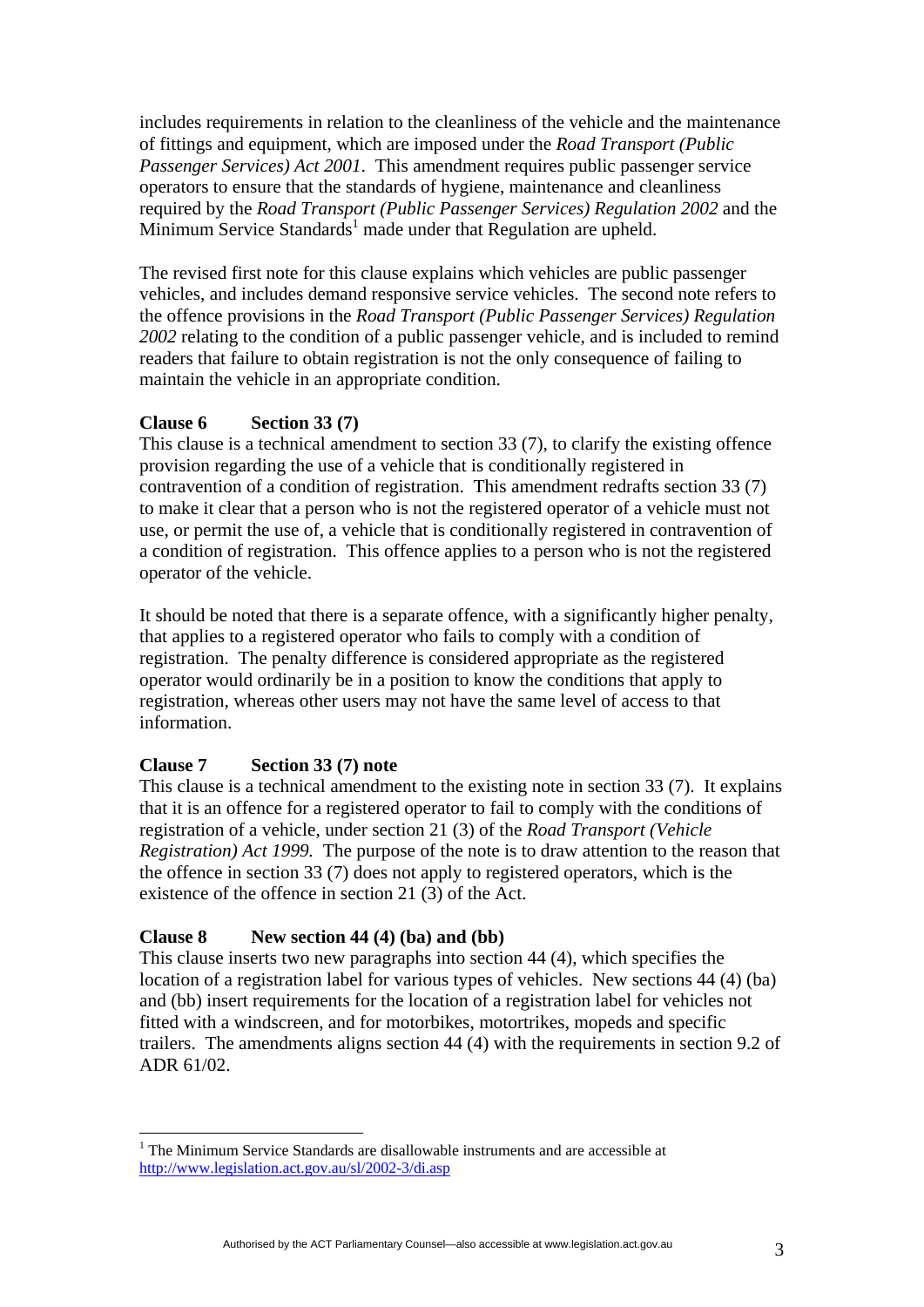## **Clause 9 Section 44 (4) (d)**

This clause is a consequential amendment to the amendment in clause 8, and has the effect of including new paragraphs 44 (4) (ba) and (bb) in the list of exceptions from the requirement in current section 44 (4) (d), which relates to fixing registration labels near rear numberplates. It should be noted that section 44 will be renumbered when the Principal Regulation is republished, so that existing paragraph 44 (4) (d) will become paragraph 44 (4) (f).

## **Clause 10 Section 114 (3) (b) and penalty**

This clause amends section 114 (3) (b), which requires the certification by an authorised examiner of modifications or additions to a registrable vehicle as being compliant either with the *Vehicle Standards Bulletin No 6* or a specification approved by the road transport authority. This amendment sets out more specific compliance requirements, by differentiating between the requirements for light vehicles and heavy vehicles. It also updates references to the applicable Vehicle Standards Bulletins in which the relevant standards are published.

This clause inserts a note that explains that the Vehicle Standard Bulletins are not notifiable instruments (see the discussion in relation to clause 4, at page 2 of this Explanatory Statement) and provides a link to the website where the Bulletins may be accessed.

# **Clause 11 Section 114 (4)**

This clause is a consequential amendment to section 114 (4) and reflects the division of previous section 114 (3) (b) into new paragraphs dealing separately with light and heavy vehicles.

### **Clause 12 Schedule 1, section 1.5, new note**

This clause inserts a new note into section 1.5 of schedule 1. That section relates to the special requirements for vehicles used by people with disabilities. The note explains that any vehicle that is modified to be used by a person with disabilities must continue to comply with schedule 1, in particular, section 114. The note refers to the vehicle modification requirements in Vehicle Standards Bulletins 6 and 14 and identifies where they can be accessed. The note also explains that the bulletins are not required to be notified on the Legislation Register because section 47 (6) of the *Legislation Act 2001* has been disapplied (see clause 4).

# **Clause 13 Schedule 1, section 1.8**

This clause replaces section 1.8 of schedule 1, which provides that a requirement in schedule 1 (part 1.5 to part 1.13 inclusive) does not apply in relation to a vehicle if it is inconsistent with an ADR requirement that applies to the vehicle and the vehicle complies with the relevant ADR requirement. The purpose of this section is to make it clear that the ADR requirements prevail over any requirements in the relevant parts of schedule 1, to the extent of any inconsistency, in order to maintain a nationally consistent approach to vehicle safety regulation where possible.

Replacement section 1.8 is based on the previous section but makes it clear that the relevant provisions of schedule 1 will not apply, whether or not the vehicle is required to comply with the ADR requirement. However, new section 1.8 (2) explains that if the vehicle is of a different class or type as the vehicles to which the ADR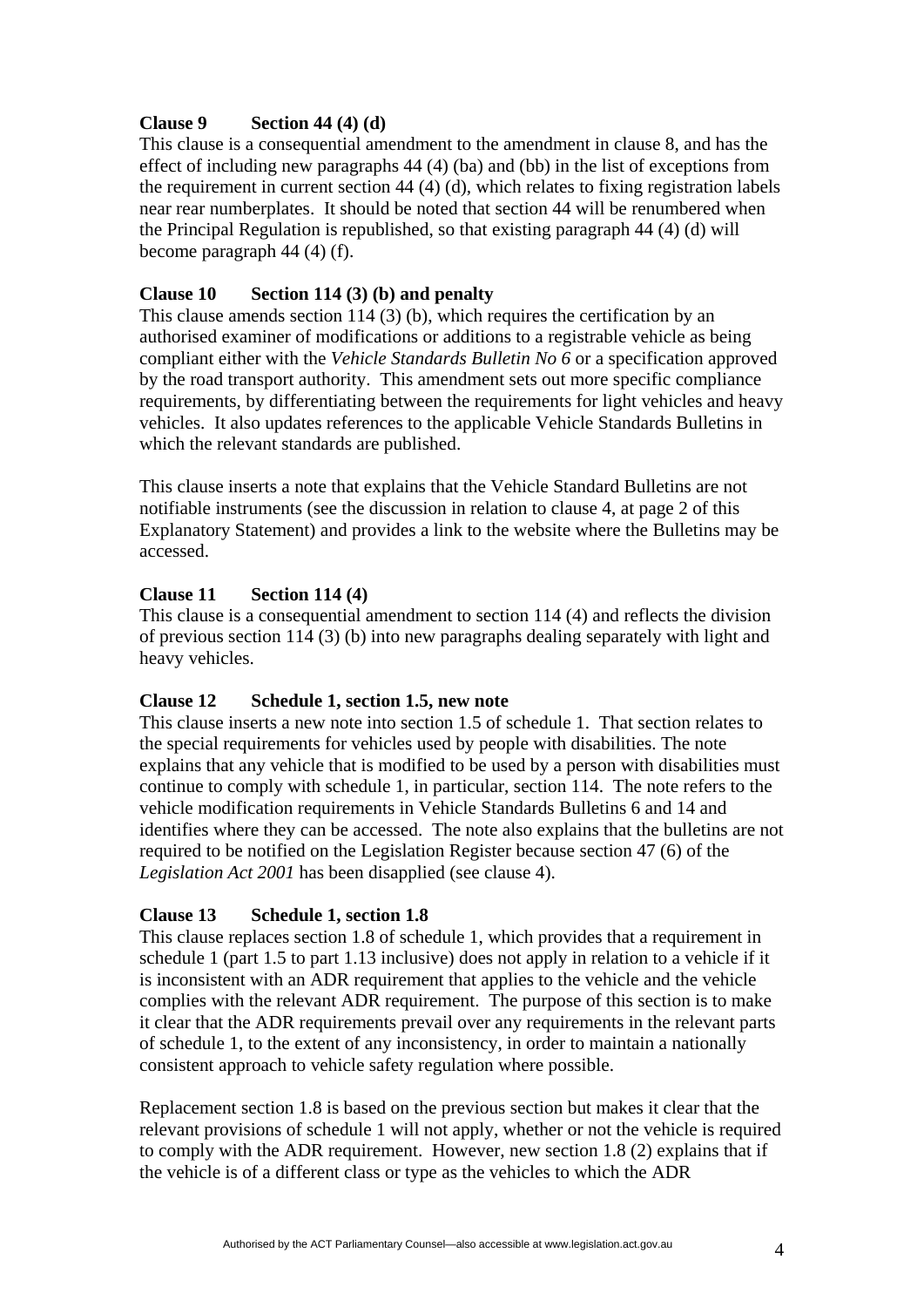requirement applies, then section 1.8 (1) does not apply. The vehicle would therefore need to comply with the relevant schedule 1 requirement instead. The amendment provides an example to illustrate where a requirement under section 1.5 to 1.13 may be inconsistent with an ADR.

### **Clause 14 Schedule 1, part 1.3 heading, note**

This clause amends the note in the part 1.3 heading of schedule 1, which applies the Australian Design Rules (ADRs) to vehicles. The existing note explains that vehicles that are required to comply with the ADRs are generally required to comply with them for the whole of their life as a vehicle. The amendment to the note provides more guidance on the way that modified vehicles are required to comply with the ADRs. This amendment is related to the amendment in clause 10, and draws attention to the vehicle modification requirements in Vehicle Standards Bulletin 6 (for heavy vehicles) and 14 (for light vehicles) and identifies where they can be accessed. As previously explained, the Bulletins are not notifiable instruments because section 47 (6) of the *Legislation Act 2001* has been disapplied.

## **Clause 15 Schedule 1, part 1.3 heading, note**

This clause also amends the note to the heading for part 1.3. This is a consequential amendment that arises from the technical amendments to section 1.42 in schedule 1 that is made by clauses 23, 24 and 25 of this Regulation to include the word 'components'. These amendments will ensure consistency with Part 3 of the Australian Vehicle Standards Rules.

## **Clause 16 Schedule 1, part 1.3 heading, note**

This clause also amends the note to the heading for part 1.3. This is a consequential amendment that arises from the technical amendment to section 1.178 in schedule 1, made by clause 49 of this Regulation.

This amendment identifies section 1.178 (1) (b) as a provision that applies to a vehicle instead of the corresponding ADR requirement.

### **Clause 17 Schedule 1, section 1.15**

This clause is a technical amendment to section 1.15 of schedule 1, which refers to the definition of *3rd edition ADR*. The amendment revises the reference to the Commonwealth Department of Transport and Regional Development by inserting the word 'then' to make it clear that the reference to the name of the department is historical. The Commonwealth Department of Transport and Regional Development is currently the Department of Infrastructure and Transport.

### **Clause 18 Schedule 1, section 1.20 (4)**

This clause amends section 1.20 (4) of schedule 1, which provides a partial exception to compliance with the ADRs for personally imported vehicles that comply with certain requirements relating to seat belts and child restraint anchorage points. The amendment rewords the definition of 'personally imported vehicle' in section 1.20 (4) to bring it into line with rule 23 (1) of the Australian Vehicle Standards Rules, to reflect changes in Commonwealth regulations relating to who may apply for the personal importation of vehicles.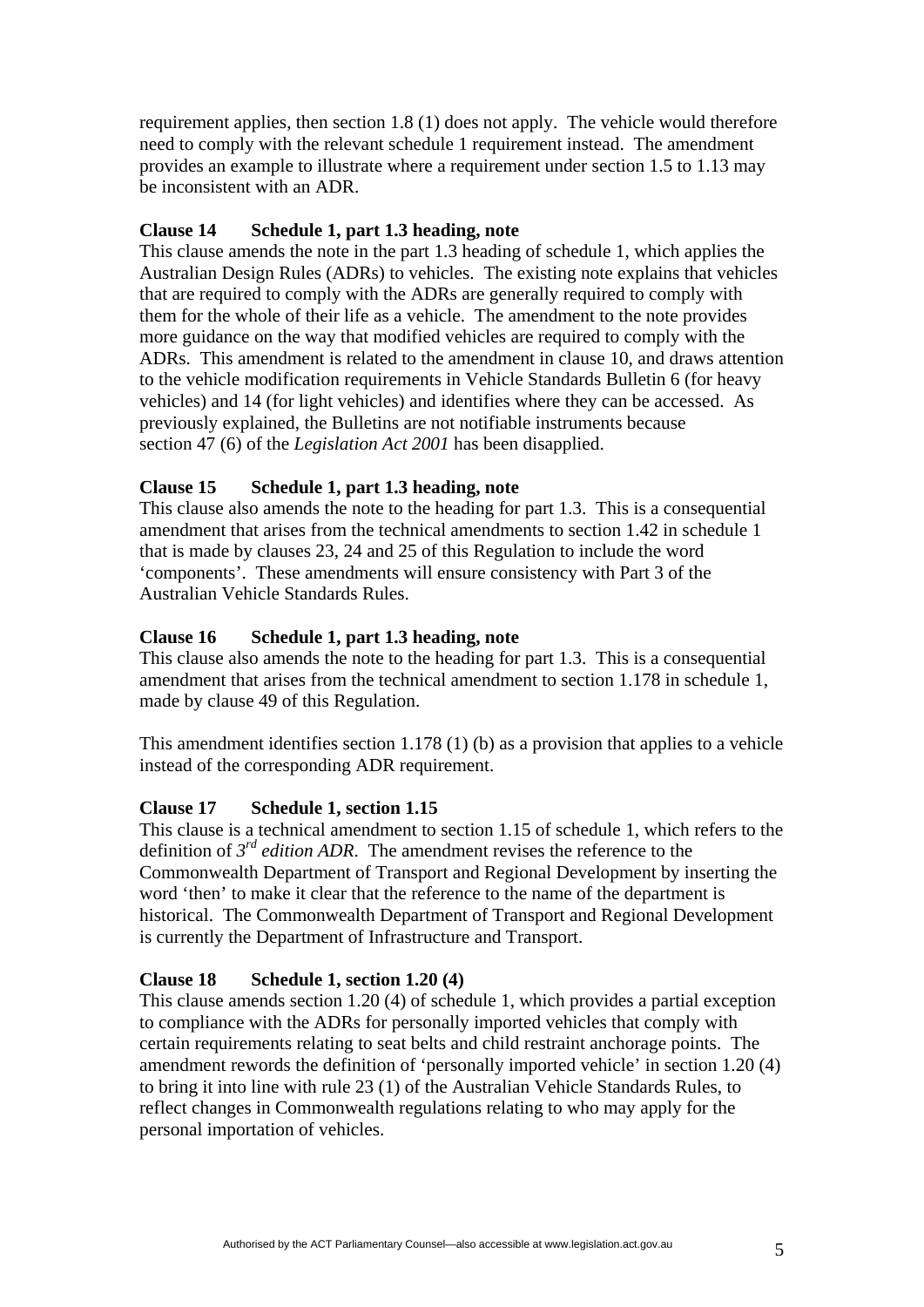# **Clause 19 Schedule 1, section 1.25 (2) (a)**

This clause is a technical amendment to section 1.25 (2) (a) of schedule 1 to remove the word 'not'. The current drafting of this paragraph requires a motor vehicle that has a GVM under 4.5t and is less than 30 years old to have a right-hand drive if the vehicle was not registered unconditionally in left-hand drive form in Australia before 1 January 1985. However, the policy intention of the provision was that a motor vehicle with a GVM under 4.5t and less than 30 years must have a right-hand drive if the vehicle was registered unconditionally in left-hand drive form in Australia before 1 January 1985. The amendment ensures that the provision gives effect to the policy.

# **Clause 20 Schedule 1, section 1.25 (6)**

This clause amends section 1.25 (6) of schedule 1. That section exempts vehicles built or used mainly for a purpose other than the transportation of goods or people from the requirements in section 1.25. The amendment has the effect of omitting the words 'or used', so that the exemption will apply only to vehicles built mainly for a purpose other than the transportation of goods or people, regardless of how the vehicle is actually used. This amendment will clarify the intent of the exemption, while continuing to allow for left hand drive special purpose vehicles that are not built for passenger or goods to be used on roads or road related areas (for example, registrable vehicles built for use in construction or agriculture). The amendment ensures consistency with rule 27 (6) of the Australian Vehicle Standards Rules.

# **Clause 21 Schedule 1, section 1.35 (2)**

This clause amends section 1.35 (2) of schedule 1, which prohibits a vehicle from being fitted with devices that can make particular sounds. The amendment removes the prohibition on devices that make a bell-like sound. With the increased use of electronic tones by emergency fire vehicles the prohibition on bell-like sounds is no longer necessary. This amendment ensures consistency with rule 34 (2) of the Australian Vehicle Standards Rules.

# **Clause 22 Schedule 1, new section 1.35 (5A)**

This clause amends section 1.35 (5A) of schedule 1. It is essentially a deeming provision that modifies the application of the relevant ADR in relation to a vehicle. It provides that the relevant ADR applies to the vehicle as if it did not contain a reference to a bell. This amendment ensures consistency with rule 34 (6) of the Australian Vehicle Standards Rules.

# **Clause 23 Schedule 1, section 1.42 heading**

This clause is a consequential amendment related to clauses 24 and 25. It amends the heading to the section to include a reference to 'components'. This amendment ensures consistency with rule 41 of the Australian Vehicle Standards Rules.

# **Clause 24 Schedule 1, new section 1.42 (1A)**

This clause amends section 1.42 to inserts new section 1.42 (1A), to require the electrical components of a vehicle to be securely mounted. Following an incident in another jurisdiction in which a battery was not securely mounted to a vehicle, jurisdictions agreed that the Australian vehicle standards should specifically address the safety practice of securely mounting batteries. This amendment ensures consistency with rule 41 (1A) of the Australian Vehicle Standards Rules.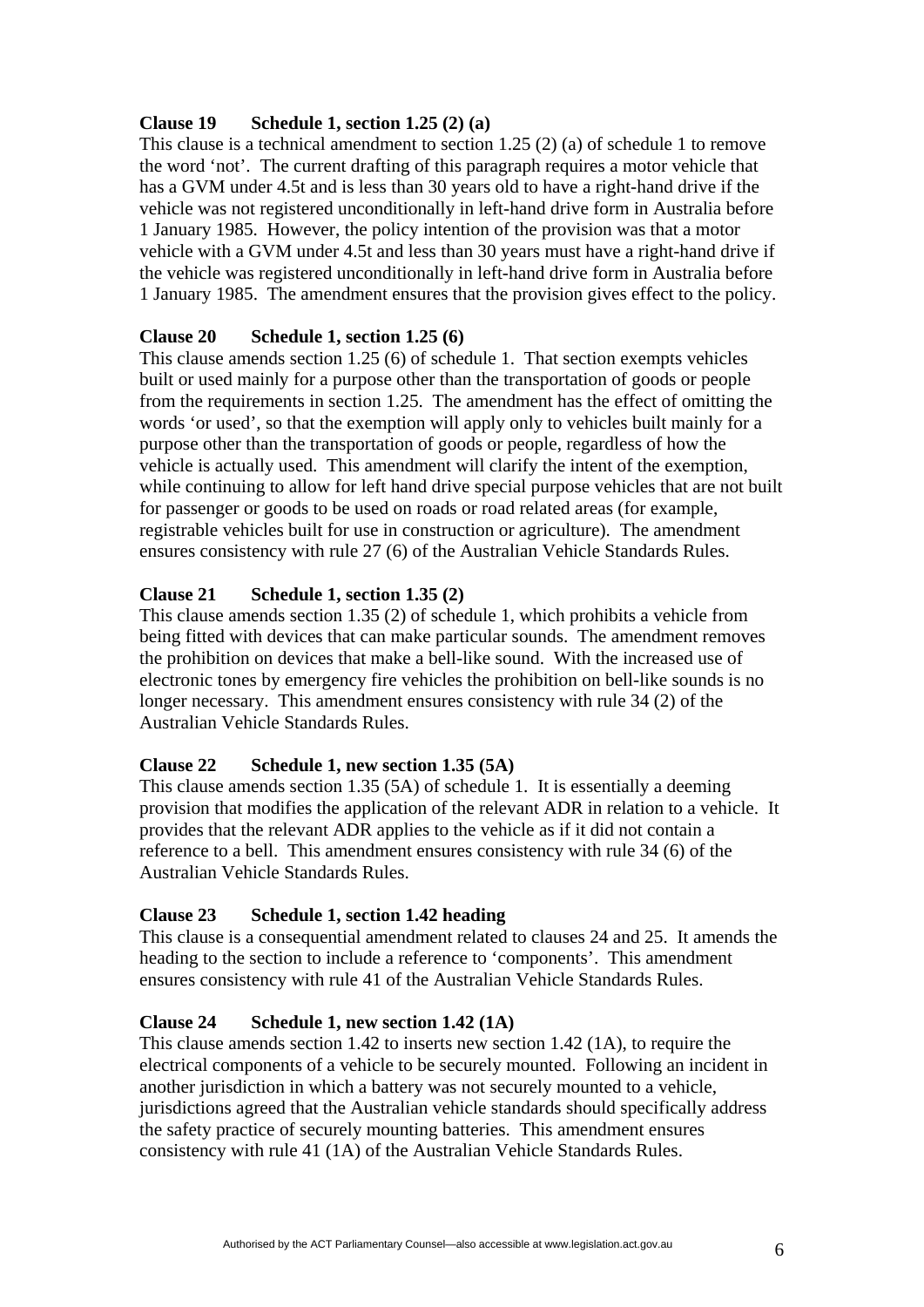# **Clause 25 Schedule 1, section 1.42 (4)**

This clause is a consequential amendment to the amendments in clauses 23 and 24, relating to electrical components mounted on vehicles. It inserts the word 'components' in section 1.42 (4).

# **Clause 26 Schedule 1, new section 1.45A**

This clause inserts a new provision requiring all motor vehicles (excluding motor bikes, motor trikes and mopeds) to be fitted with a windscreen if the vehicle is manufactured or designed to have a windscreen. This is because vehicles that are manufactured or designed to have a windscreen must continue to be fitted with a windscreen to retain structural integrity. This amendment is consistent with rule 42A of the Australian Vehicle Standards Rules.

# **Clause 27 Schedule 1, section 1.46 (3), definition of** *approved material***, dot points 5 and 7**

This clause makes a technical amendment to the definition of 'approved material' in section 1.46 (3) of schedule 1, which prescribes the relevant standards for vehicle windscreens and windows. The amendment refers to the relevant British Standards for safety glass by their full title.

# **Clause 28 Schedule 1, section 1.46 (3), note**

This clause is a technical amendment to the note in section 1.46 (3) of schedule 1. The purpose of the note is to explain where the standards referred to in that section can be accessed, as they are not notifiable instruments (see clause 4 of this Regulation). The amendment replaces the reference to the former Federal Office of Road Safety, Commonwealth Department of Transport and Regional Development, Canberra with a reference to the 'Commonwealth Department of Infrastructure and Transport', to reflect that agency's current name.

# **Clause 29 Schedule 1, section 1.47 (1)**

This clause amends section 1.47 (1) of schedule 1, which prescribes the luminous transmittance for glazing used in vehicle windscreens. The current provision sets out different luminous transmittance requirements for windscreen glazing for vehicles manufactured for pre- and post-1971 vehicles (70% and 75% respectively). The amendment applies a luminous transmittance of 70% for all vehicles and reflects changes that have been made to the ADR to align the luminous transmittance requirements with the European and American standard of 70%.

# **Clause 30 Schedule 1, section 1.47 (8), new note**

This clause amends section 1.47 (8) of schedule 1, to insert a note to explain that 'glazing' is defined in the Dictionary.

# **Clause 31 Schedule 1, section 1.60A**

This clause amends section 1.60A of schedule 1, which requires public passenger vehicles (excluding motorbikes) to have a fire extinguisher. The amendment strengthens the requirement under section 1.60A for a public passenger vehicle to be fitted with a fire extinguisher that is suitable for the size and type of public passenger vehicle. To ensure the safety of drivers, passengers and other road users, a public passenger vehicle must now carry one or more fire extinguishers in accordance with the requirements of Australian Standard 2444-2001. The note to section 1.60A (a)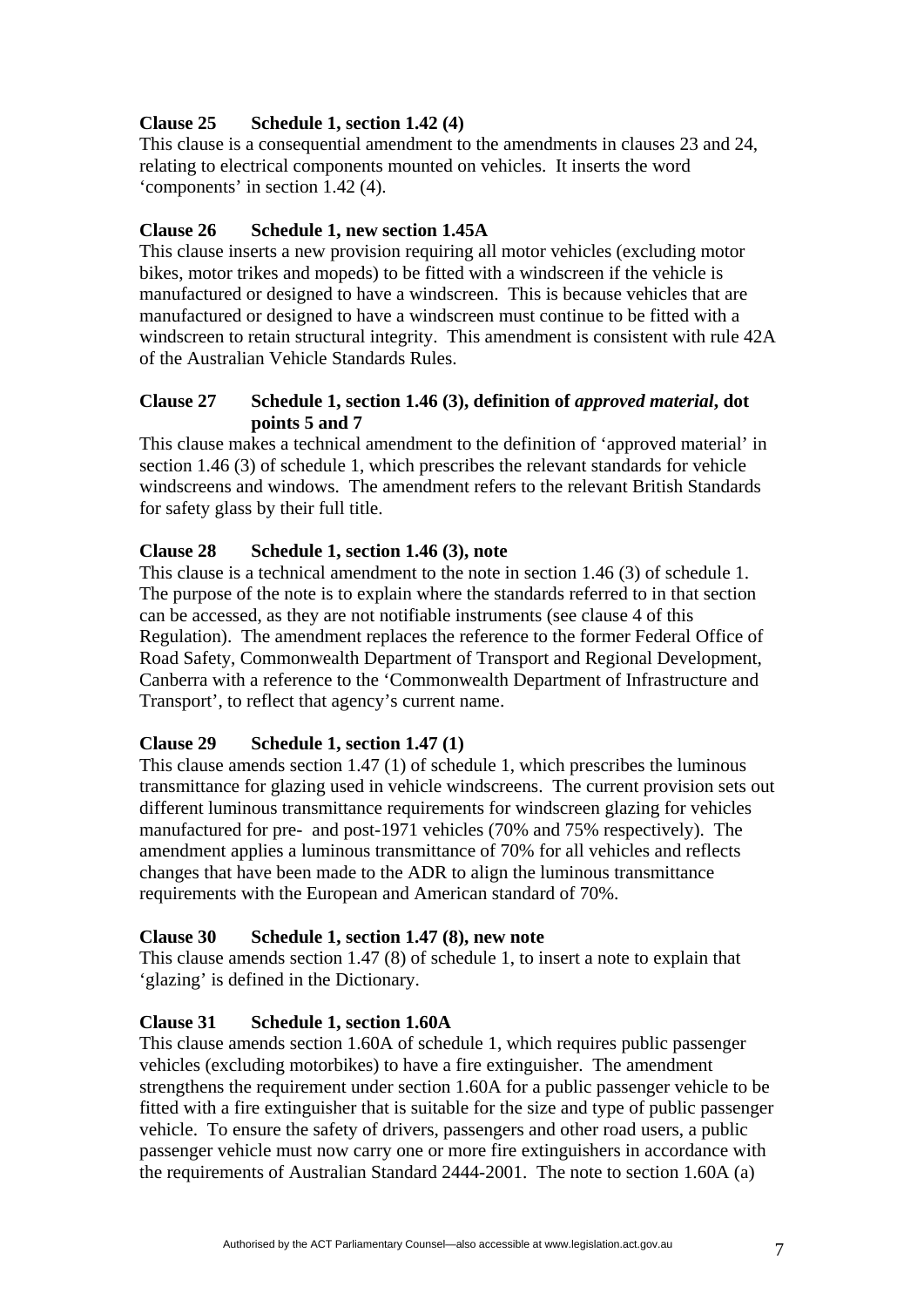explains that AS/NZS 1850:2009 also contains information about classification ratings and performance testing for fire extinguishers. There are also requirements relating to the number and location of extinguishers on vehicles. Note 2 explains that section 47 (5) of the *Legislation Act 2001* does not apply to the Standards referred to in section 1.60A (see clause 4). The note then explains where copies of the Standard may be purchased. (AS/NZS 1850:2009 is not 'incorporated by reference' by virtue of being mentioned in the note to section 1.60 A (a), so the disapplication of section 47 (5) of the *Legislation Act 2001* does not arise).

New section 1.60B requires fire extinguishers carried by public vehicles to be properly maintained in accordance with AS/NZS 1850:2009. The note explains that section 47 (5) of the *Legislation Act 2001* does not apply to this Standard; it also explains where the Standard may be purchased.

#### **Clause 32 Schedule 1, section 1.75 (4) and (5)**

This clause amends section 1.75 of schedule 1. That section deals with length requirements for vehicle combinations. At present, B-doubles are restricted to no more than 25m in length. A B-double vehicle is defined as a combination consisting of a prime mover towing 2 semi-trailers. The amendment inserts new section 1.75 (4) which permits B-doubles to be up to 26m under certain defined circumstances. The amendment is consistent with rule 69 (4) and (5) of the Australian Vehicle Standards Rules, and implements an agreed national position on increasing the length of B-double combinations from 25m to 26m. The four circumstances that must be met are set out in sections 1.75 (4) (a) to (d) and are intended to improve safety outcomes for B-double drivers and road users. The distance between the kingpin on the lead trailer and the rear of the B-double (i.e. the trailing length) is limited to 20.6m; the prime mover must have a front underrun protective device that accords with regulation 93 of the relevant UN ECE Agreement; the prime mover must have a cab that complies with certain standards intended to protect the occupant in the case of an accident; and lastly, the prime mover must not have a load-carrying area.

As the 26 metre regime is optional and the existing 25m length restriction will remain, any B-doubles that currently exceed the 20.6m trailing length and/or do not have the additional safety features are able to operate without change providing the total combination length does not exceed 25m.

New section 1.75 (5) contains a definition of UN ECE Agreement, which gives the complete (and somewhat lengthy) title of that Agreement. The note explains that section 47 (5) of the Legislation *Act 2001* does not apply to the UN ECE Agreement, and where that agreement can be accessed.

#### **Clause 33 Schedule 1, section 1.124 (2)**

This clause amends section 1.124 (2) of schedule 1, which deals with other lights and reflectors on vehicles. This section precludes certain flashing lights from being used by vehicles that are not exempt vehicles or special purpose vehicles. Existing section 1.124 (2) permits a vehicle to be fitted with a light or reflector not mentioned in schedule 1, other than the lights mentioned in section 1.124 (3). The amendment restricts section 1.124 (2) to instances where another law of the ACT allows a light or reflector of the relevant type to be fitted. This amendment has been agreed nationally as there has been an increase in decorative lights on vehicles, particularly blue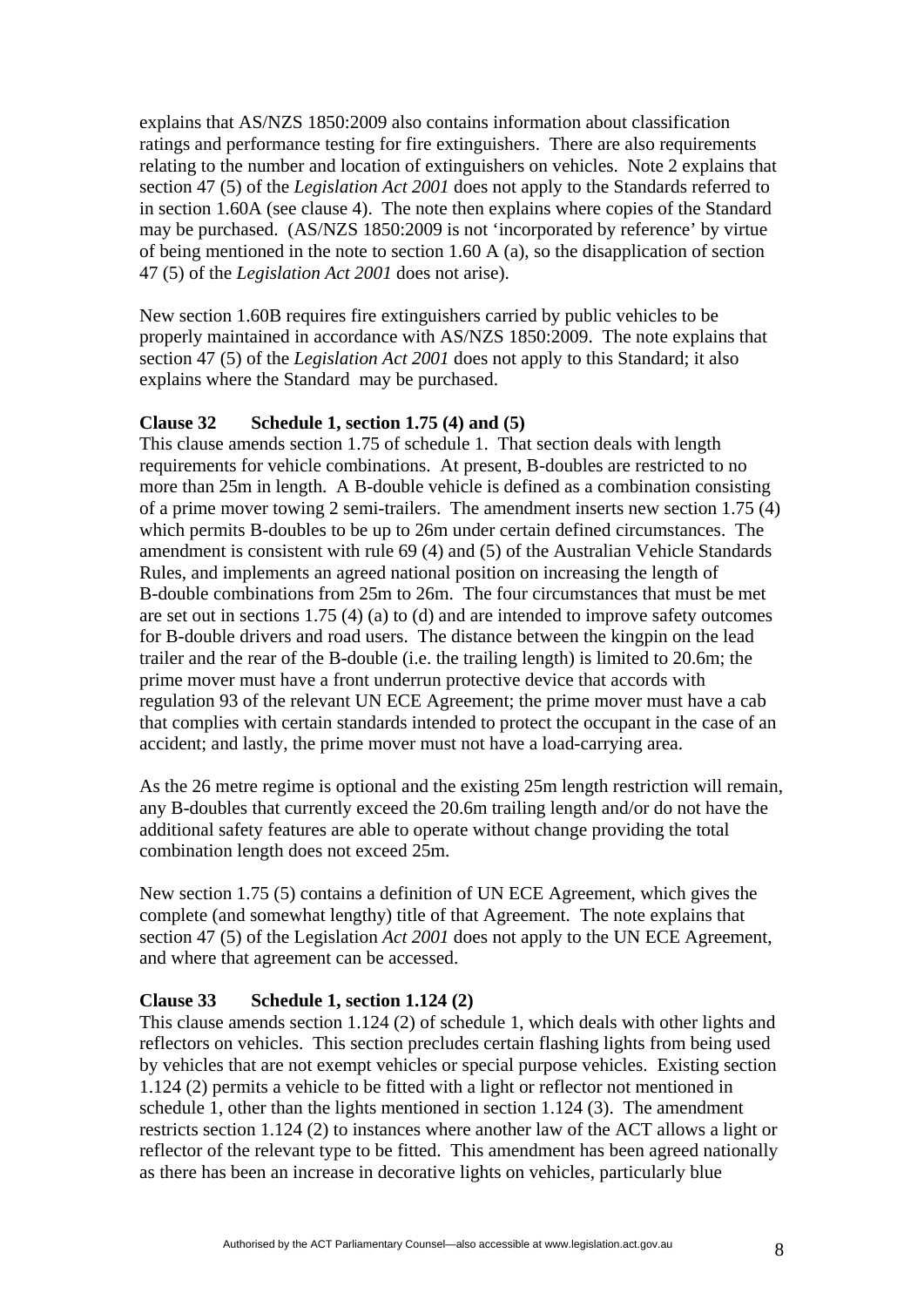coloured lights. These lights are confusing to other road users, they reduce the effectiveness of the standard lights required by the ADR's and may incorrectly suggest to other road users that the vehicle to which they are fitted is a police vehicle. The amendment maintains the opportunity for non-standard lights to be fitted to a vehicle, provided the use of those lights has been authorised by another law. This amendment is consistent with rule 118 (2) of the Australian Vehicle Standards Rules.

# **Clause 34 Schedule 1, section 1.124 (3)**

This clause is a technical amendment to section 1.124 (3) of schedule 1. The amendment substitutes 'display' with 'be fitted with' to align with rule 118 (3) of the Australian Vehicle Standards Rules.

# **Clause 35 Schedule 1, section 1.126 (1), definition of** *rear marking plate*

This clause amends section 1.126 (1) of schedule 1, which deals with vehicle rear marking plates. This amendment removes the reference to the ADRs as the governing specification for these plates and replaces it with a reference to the Vehicle Standards Bulletin VSB 12. This amendment ensures consistency with rule 119 (1) of the Australian Vehicle Standards Rules.

## **Clause 36 Schedule 1, section 1.126 (1), definition of** *rear marking plate***, new note**

This clause inserts a note in section 1.126 (1) of schedule 1, to explain where Vehicle Standards Bulletin VSB 12 can be accessed. Section 47 (6) of the *Legislation Act 2001* does not apply to the Bulletin (see clause 4).

# **Clause 37 Schedule 1, section 1.126 (3)**

This clause is a consequential amendment to section 1.126 (3) of schedule 1 made by clause 35, and reflects the new wording of section 1.126 (1).

# **Clause 38 Schedule 1, section 1.136 (8)**

This clause amends section 1.136 (8) of schedule 1. That provision requires a parking brake to hold a vehicle (or combination) in a stationary position on a 12% gradient. This amendment clarifies the parking brake performance requirement by specifying the conditions in which the parking brake must hold the vehicle. The effect of the amendments is to require the parking brake to hold the vehicle or combination stationary on a 12% gradient when it is on a dry smooth road surface free from loose material. The brakes must be able to attain this level of performance whether or not the vehicle or combination is loaded. This amendment is consistent with rule 128 (8) of the Australian Vehicle Standards Rules.

# **Clause 39 Schedule 1, division 1.10.1 heading**

This clause is a technical amendment to the heading for division 1.10.1 of the schedule, to replace a reference to 'visible emissions' with 'exhaust emissions'. The drafting of this amendment aligns with the revised heading in Part 10, Division 1 of the Australian Vehicle Standards Rules.

# **Clause 40 Schedule 1, section 1.154 heading**

This clause is a technical amendment to the heading for section 1.154. The new heading reads 'Crankcase gases – certain petrol powered vehicles'. This amendment is consistent with rule 146 of the Australian Vehicle Standards Rules and is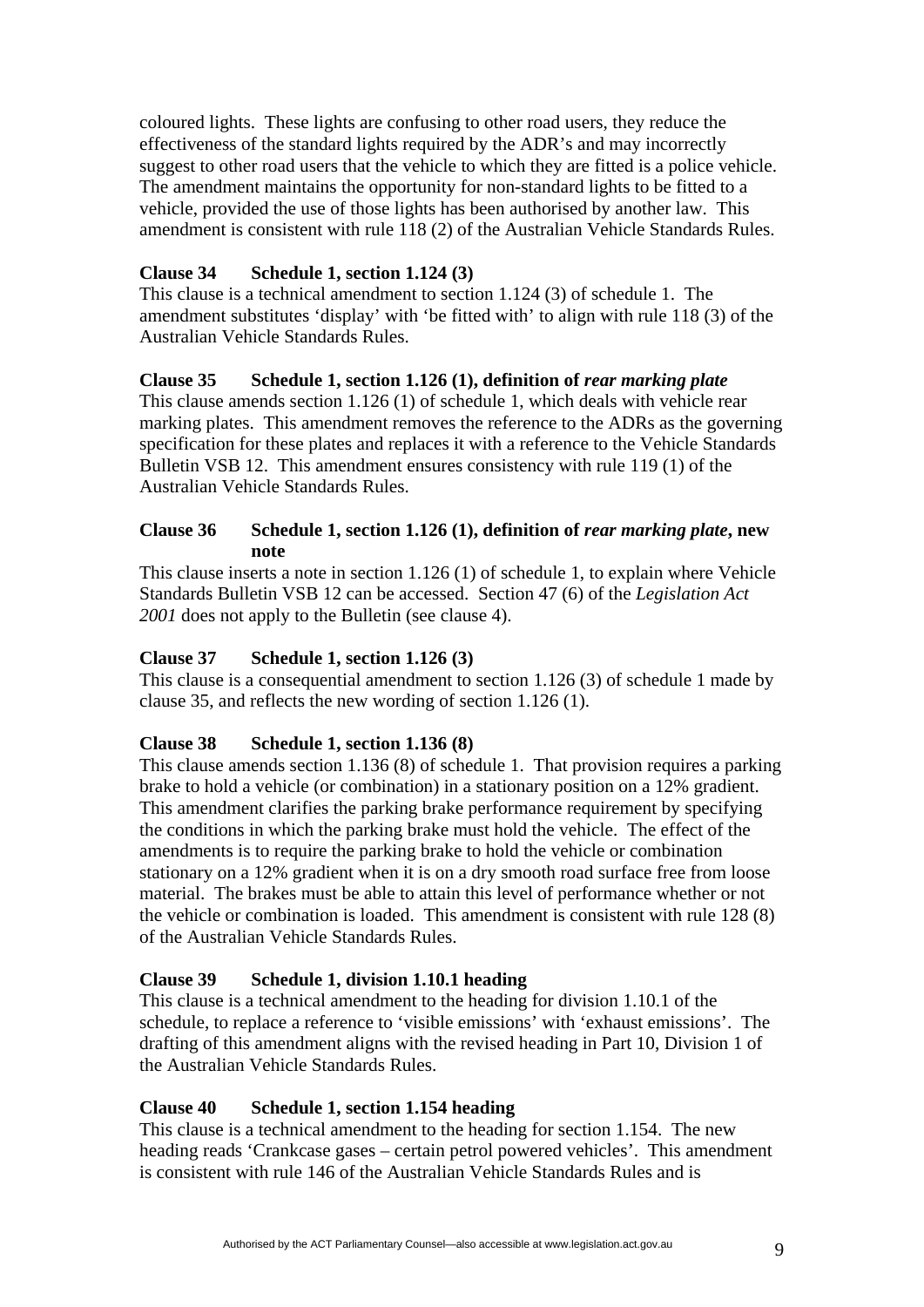consequential on the inclusion of new provisions relating to exhaust emissions from diesel powered vehicles (see clause 42 of this Regulation).

#### **Clause 41 Schedule 1, section 1.155 heading**

This clause is a technical amendment to the heading for section 1.155. The new heading reads 'Visible exhaust emissions – vehicles with internal combustion systems'. This amendment is consistent with rule 147 of the Australian Vehicle Standards Rules.

### **Clause 42 Schedule 1, new section 1.155A**

This clause inserts a new provision that prescribes the compliance requirements for exhaust emissions for diesel-powered vehicles. This amendment provides the emissions standards for diesel-powered vehicles undergoing the DT80 Test. Diesel emissions include oxides of nitrogen and particles. The emissions standards for these emissions are summarised in the tables in section 1.155A, and vary according to the vehicle's date of manufacture and GVM rating. New section 1.155A contains a definition of 'DT80 test', which explains that these are tests that are carried out at test facilities that are recognised by the Australian Tax Office for the purposes of the fuel tax credit system. The drafting of this amendment aligns with rule 147A of the Australian Vehicle Standards Rules.

#### **Clause 43 Schedule 1, section 1.156 (1)**

This clause amends section 1.156 (1) of schedule 1, which deals with exhaust systems. This amendment omits the words 'with a GVM over 4.5t' and has the effect of applying the standards in section 1.156 to all vehicles other than a bus. This amendment is consistent with rule 148 of the Australian Vehicle Standards Rules.

#### **Clause 44 Schedule 1, division 1.10.3, new subdivision 1.10.3.1**

This clause amends division 1.10.3 of schedule 1 to create new subdivisions in that division and to insert new provisions (new sections 1.156A and 1.156B) that relate generally to noise emissions from vehicles.

New section 1.156A deals with the measurement of stationary noise levels, and explains that noise emissions are to be measured for the purposes of division 1.10.3 using the *National Stationary Exhaust Noise Test Procedures for In-Service Motor Vehicles – September 2006* (the Noise Test Procedure), which is published by the National Transport Commission. The Noise Test Procedure was developed as a simple and consistent testing process. This amendment ensures consistency with division 3, subdivision A of the Australian Vehicle Standards Rules. The note explains that section 47 (5) of the *Legislation Act 2001* does not apply to the Noise Test Procedure (see clause 4), and also explains where a copy can be accessed.

New section 1.156B contains a definition of the term 'certified to ADR 83/00 when used in division 1.10.3. In brief, a vehicle is certified to ADR 83/00 if approved compliance plates are placed on vehicles of that type. ADR 83/00 contains requirements relating to noise exhaust that apply to vehicles manufactured after 1 January 2005.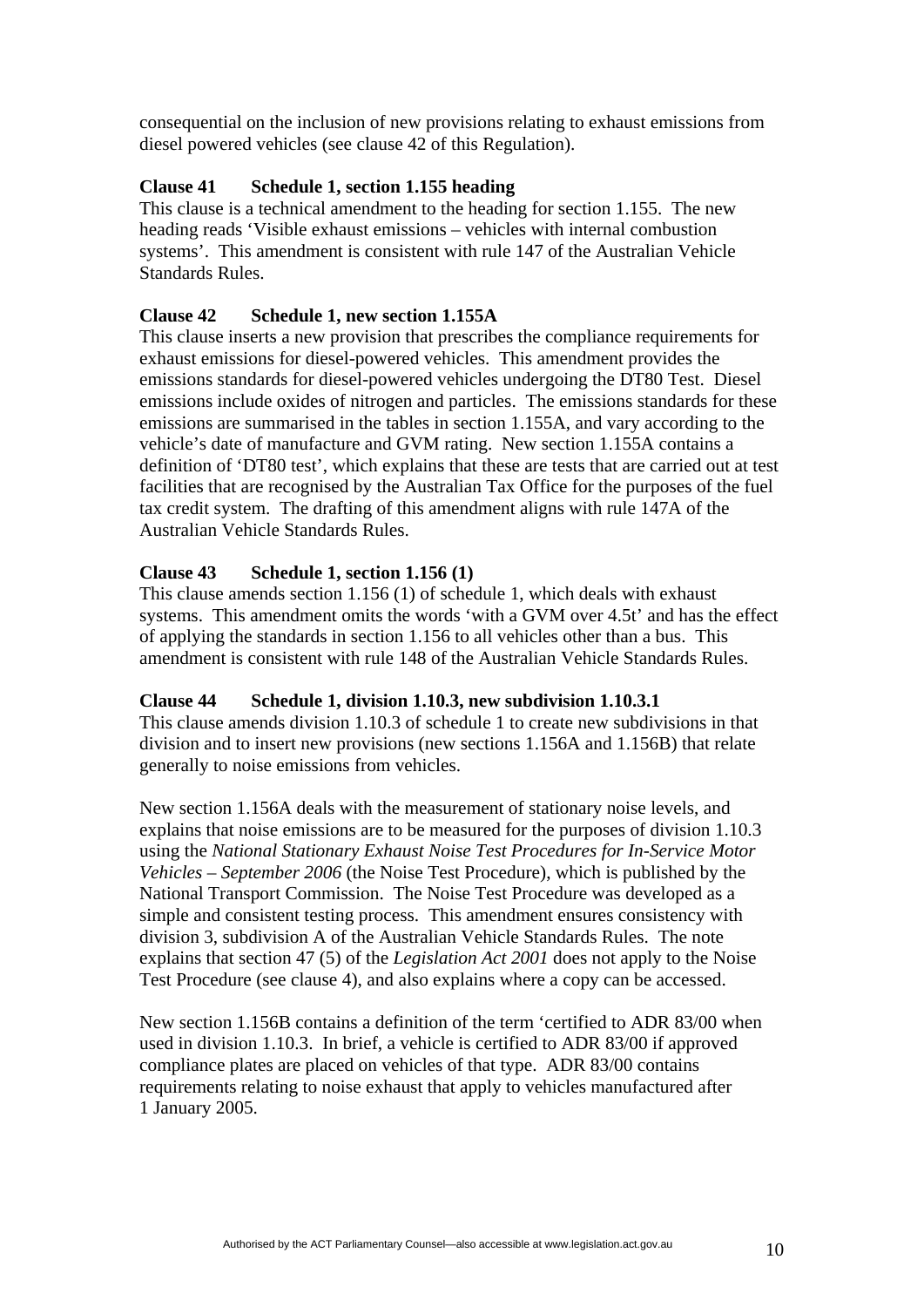# **Clause 45 Schedule 1, division 1.10.3, new subdivision 1.10.3.2**

This clause amends division 1.10.3 of schedule 1, to create a new subdivision that deals with noise levels for vehicles manufactured before ADR 83/00 (or any future ADRs that may be made) came into effect. It inserts new section 1.157A, which explains the application of the new subdivision. The result is that sections 1.157 to 1.160 of schedule1 will apply to vehicles manufactured before ADR 83/00 (and any subsequent ADRs dealing with exhaust noises) came into effect.

# **Clause 46 Schedule 1, section 1.161**

This clause replaces section 1.161 of schedule 1, which prescribes the requirements for the measurement of stationary noise levels for a vehicle that is certified to ADR 83/00. New section 1.161 reflects the adoption of the Noise Test Procedure as the standard for noise tests (see clause 44 of this Regulation). The stationary noise level for the vehicle cannot exceed the noise level for the vehicle when it was certified by more than 5 dB(A). This amendment will ensure stronger control over the exhaust noise of vehicles produced after 1 January 2005, whether they are modified or not after initial certification. It is consistent with division 3, subdivision C of the Australian Vehicle Standards Rules.

# **Clause 47 Schedule 1, part 1.11 heading and note**

This clause updates the heading to part 1.11 and amends the note to the heading. This part deals with standards for non-petrol and unleaded petrol fuel systems. The new heading reads 'Alternative fuel systems and unleaded petrol motor vehicles', to recognise the increasing range of alternative fuel systems for vehicles as new technologies are accepted. The note has been redrafted to expand the acronym for Liquefied Petroleum Gas (LPG) and to note that Compressed Natural Gas (CNG) is an alternative fuel system that is now covered by this part. This amendment is consistent with part 11 of the Australian Vehicle Standards Rules.

# **Clause 48 Schedule 1, section 1.162**

This clause amends section 1.162 of schedule 1, which sets out the requirements for compliance and labelling of LPG-powered vehicles. This amendment clarifies that vehicles fitted with LPG equipment must comply with the Australian Standard in force at the time that the equipment was fitted to the vehicle, and corrects an erroneous reference to the Australian Standard for Liquefied Petroleum Gas (LPG) labelling requirements.

This clause also inserts new section 1.162A to require vehicles powered by natural gas to comply with the relevant version of Australian Standard 2739 *(Natural Gas (NG) fuel systems for vehicle engines)* that applied to the vehicle when the fuel system was installed – the current version is AS 2739-2009. Section 47 (5) of the *Legislation Act 2001* does not apply to this Australian Standard (see clause 4 of this Regulation).

# **Clause 49 Schedule 1, section 1.178**

This clause amends section 1.178 of schedule 1, which prescribes the requirements for the attachment of couplings and drawbar eyes on road trains. New paragraph 1.178 (1) (b) provides that the pivot point of a coupling must not extend past 300mm of the rear of the trailer to which it is attached, unless another law of the ACT permits this outcome. New subsection 1.178 (2) provides that 1.178 (1) (b) displaces any corresponding requirements in the relevant ADR. This amendment, including the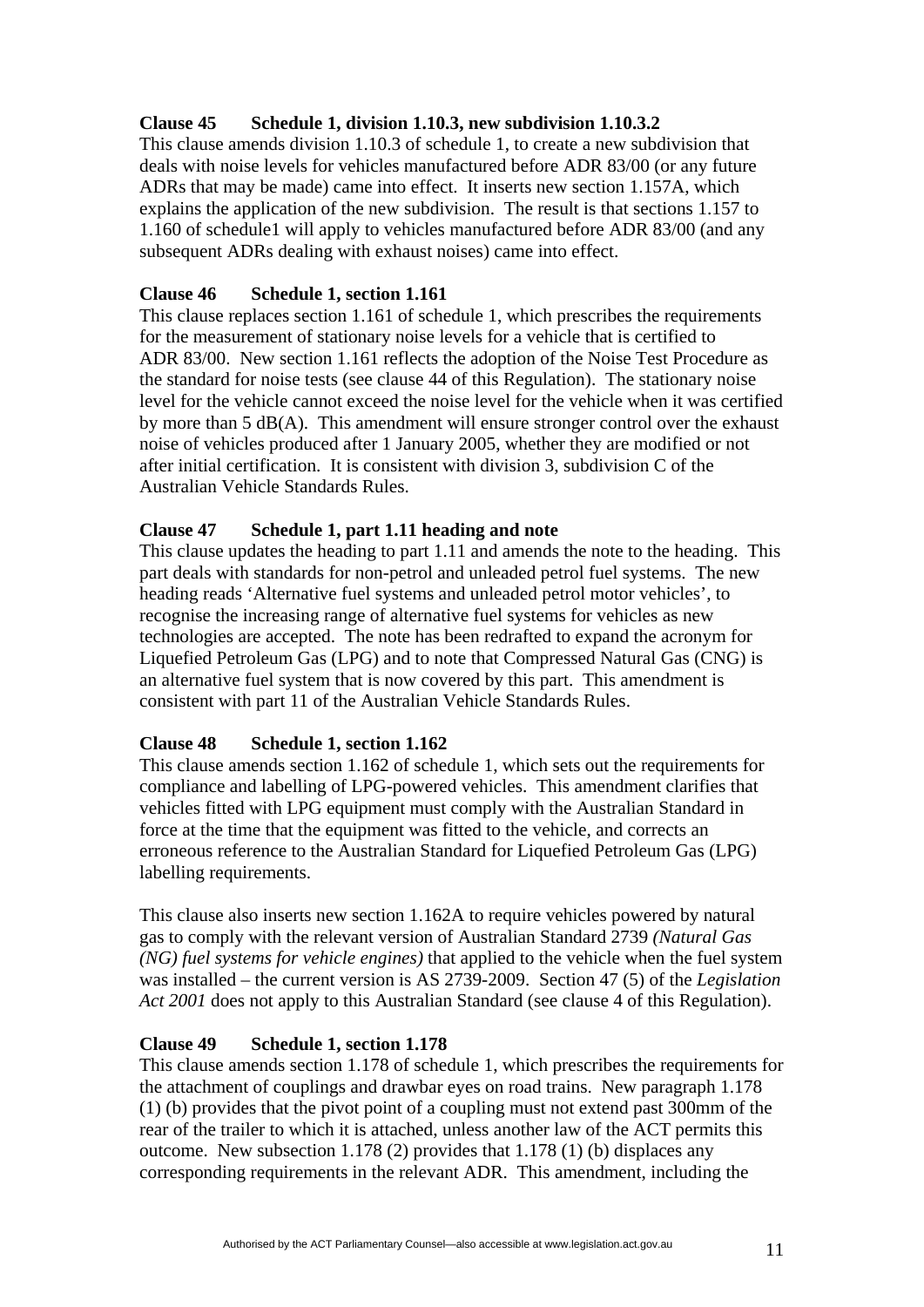permitted displacement of the relevant ADR, is consistent with rule 169 of the Australian Vehicle Standards Rules.

# **Clause 50 Schedule 1, new part 1.15**

This clause amends schedule 1, to insert a new part 1.15 which sets out in detail the requirements for the DT80 test procedure. This amendment is related to the amendment in clause 42 that inserts new section 1.155A (Exhaust emissions – diesel powered vehicles). This amendment is consistent with schedule 1 of the Australian Vehicle Standards Rules.

# **Clause 51 Schedule 2, part 2.2.3, new prescribed requirement 1A**

This clause amends part 2.2.3 of schedule 2, which sets out the prescribed requirements for vehicle noise testing equipment. This amendment is related to the amendments in clauses 44 to 46 dealing with the Noise Test Procedure.

New requirement 1A requires testing devices used in conducting noise tests to comply with certain standards. The note explains that section 47 (5) of the *Legislation Act 2001* does not apply to those standards (see clause 4 of this Regulation).

# **Clause 52 Dictionary note 3**

This clause amends note 3 in the Dictionary, which is a list of terms used in the Principal Regulation that are defined in the *Road Transport (Vehicle Registration) Act 1999*. This amendment includes 'gross combination mass (GCM)', 'gross vehicle mass (GVM)' and 'registered' in that list.

# **Clause 53 Dictionary, new definition of** *certified to ADR 83/00*

This clause is consequential on the amendment in clause 44 and inserts a reference to the term 'certified to ADR 83/00' in the Dictionary. That term is defined in new section 1.156B of schedule 1.

# **Clause 54 Dictionary, new definition of** *glazing*

This clause amends the definition of 'glazing' in the Dictionary, to remove the word 'passenger'. In summary, this amendment defines glazing as material fitted to the vehicle through which the driver can obtain a view of the road. This amendment removes the unintended consequence of the current definition, which referred to material through which a driver *or passenger* can obtain a view of the road. The inclusion of passenger in the previous definition meant all vehicles, including buses, were subject to a luminous transmittance of 70% for all windows that are fitted behind the driver, even where the driver did not actively use those windows to see the road. This amendment is consistent with rule 44 (9) of the Australian Vehicle Standards Rules.

# **Clause 55 Dictionary, new definition of** *VSB*

This clause amends the Dictionary to include a definition of 'VSB'. This amendment defines 'VSB' as the abbreviation of Vehicle Standards Bulletin and explains where the Bulletin can be accessed. Sections 47 (5) and 47 (6) of the *Legislation Act 2001* do not apply to the VSB (see clause 4 of this Regulation).

# **Schedule 1 Consequential Amendments**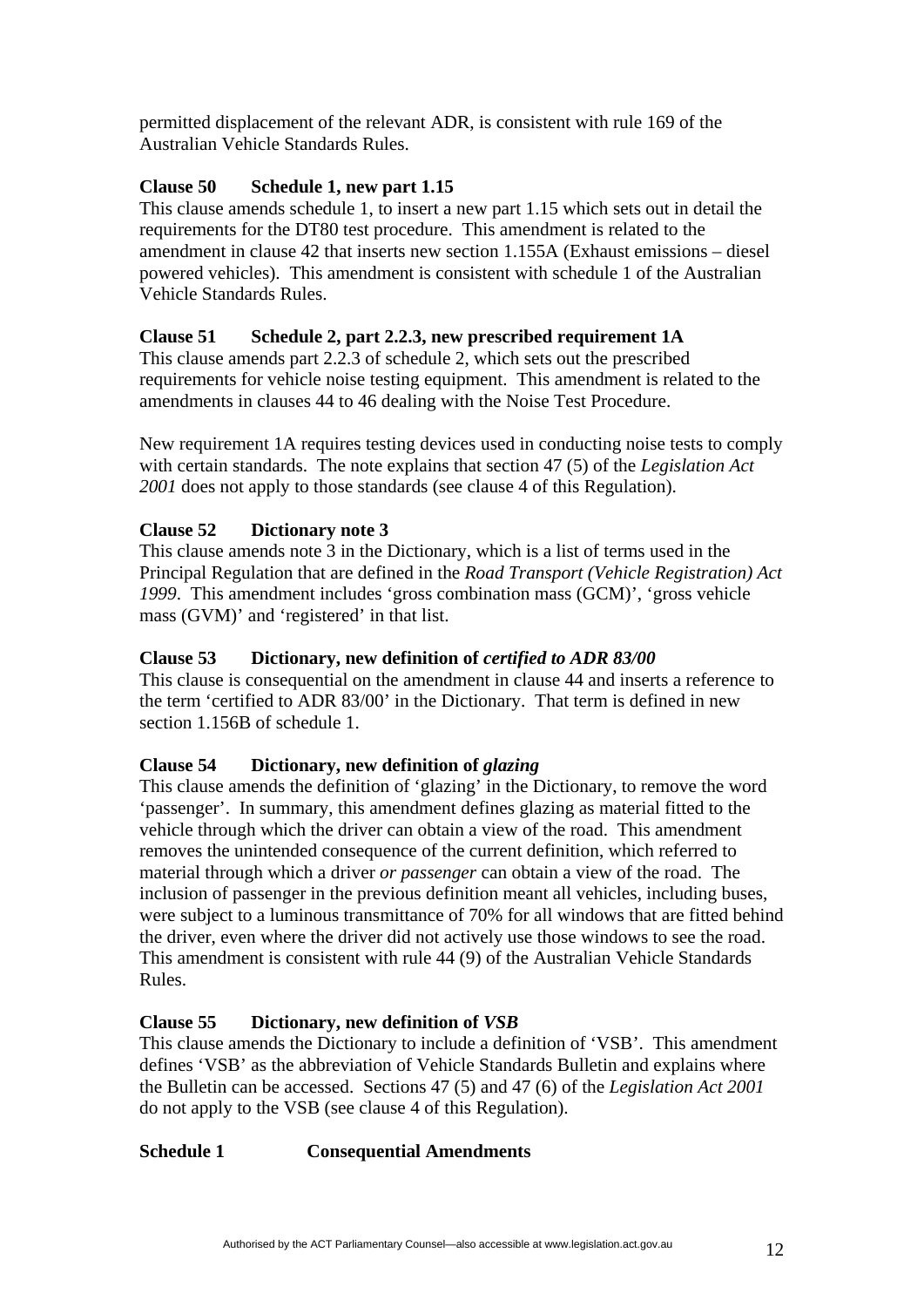# **Part 1.1 Road Transport (General) Regulation 2000**

## **Clause 1.1 Schedule 1, part 1.11, new item 8A**

This clause amends part 1.11 of Schedule 1 in the *Road Transport (General) Regulation 2000*, which lists the decisions of the road transport authority that are internally reviewable. It includes decisions to refuse to approve an application for registration of a registrable vehicle as a public passenger vehicle (under section 32AA (1) of the *Road Transport (Vehicle Registration) Regulation 2000*) in that list.

### Part 1.2 **Road Transport (Mass, Dimensions and Loading) Regulation 2010**

# **Clause 1.2 Section 54 (3), definition of** *3rd edition ADR***, note**

This clause is a technical amendment to the note in section 54 (3) of the *Road Transport (Mass, Dimensions and Loading) Regulation 2010*, which refers to the definition of  $3^{rd}$  *edition ADR*. The amendment expresses the reference to 'Commonwealth Department of Transport and Regional Development' in the past tense by including the word 'then' before the name of the agency. The current name of the agency is the Department of Infrastructure and Transport.

# **Part 1.3 Road Transport (Offences) Regulation 2005**

## **Clause 1.3 Schedule 1, part 1.15, item 1, column 3**

This clause is a technical amendment to the short description of the offence in section 33 (7) of the *Road Transport (Vehicle Registration) Regulation 2000*, which is related to the amendment to that provision by clause 6 of this Regulation.

### **Clause 1.4 Schedule 1, part 1.15, item 72.20, column 2**

This clause is a technical amendment that relates to the case description that applies to breaches of section 1.42 of schedule 1 of the *Road Transport (Vehicle Registration) Regulation 2000,* which is an offence under section 109 of that Regulation. Section 109 is a generic offence provision dealing with a failure to comply with a requirement in schedule 1 of the *Road Transport (Vehicle Registration) Regulation 2000*. Item 72.20 specifically relates to a failure to comply with section 1.42 of schedule 1 of the Regulation. It includes a reference to 'components', and is consequential on the amendment to section 1.42 of schedule 1 by clause 24 of this Regulation.

### **Clause 1.5 Schedule 1, part 1.15, item 72.20, column 3**

This clause is a technical amendment that relates to the short description for the offence mentioned in item 72.20, which relates to a failure to comply with the requirements in section 1.42 of schedule 1 of the Regulation. It includes a reference to 'components', and is consequential on the amendment to section 1.42 of schedule 1 by clause 24 of this Regulation.

### **Clause 1.6 Schedule 1, part 1.15, item 72.23, columns 2 and 3**

This clause is a technical amendment to item 72.23, which relates to a failure to comply with a glazing requirement in sections 1.45 to 1.47 of schedule 1 of the *Road Transport (Vehicle Registration) Regulation 2000*. This amendment is consequential on the amendment in clause 26, which included new section 145A.